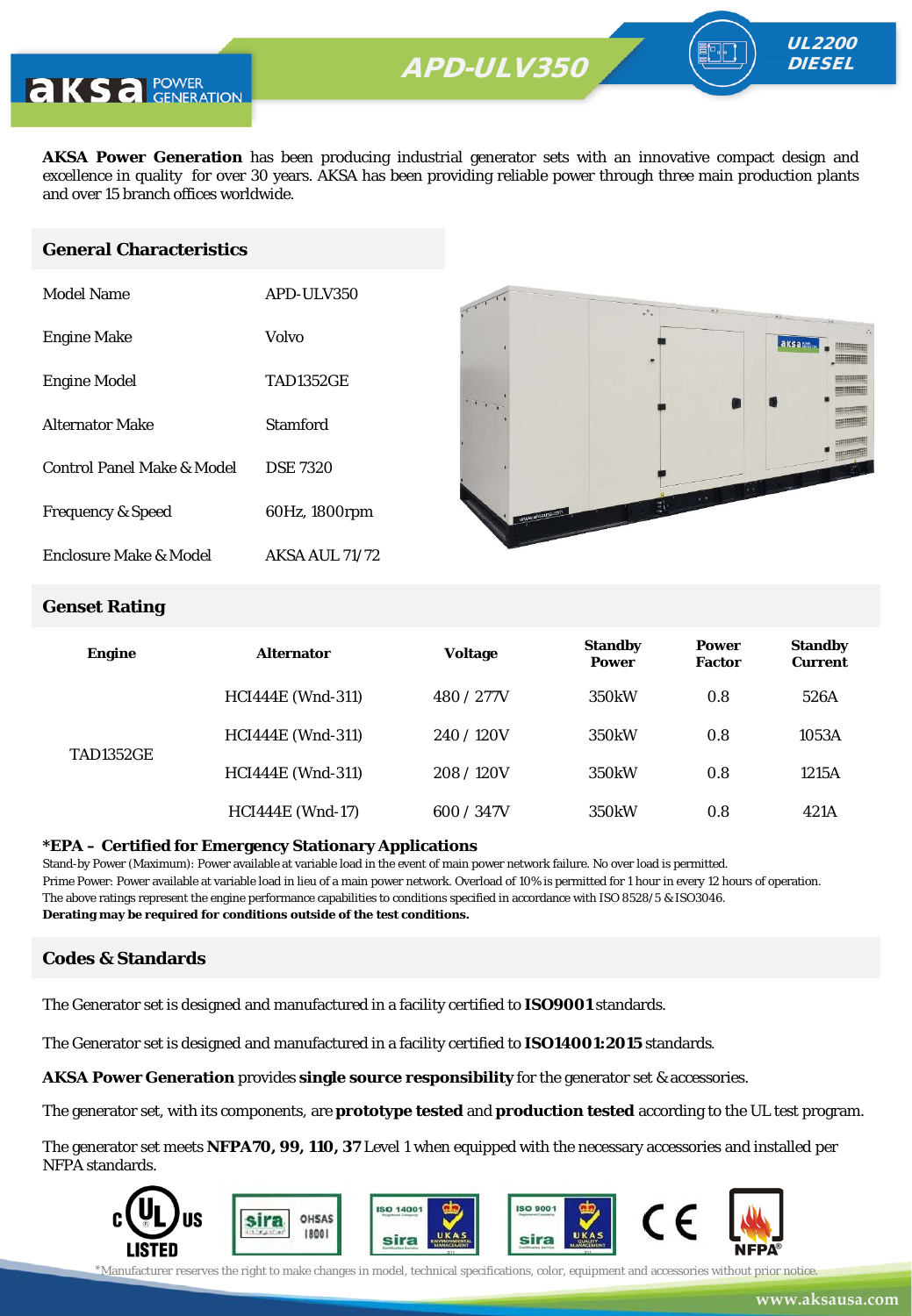

Standby Power (50%) 14.7 gal/h

Standby Power (25%) 8.35 gal/h



TE

## **Engine Data**

## **Electric System**

| Manufacturer                                            | <b>Volvo Penta</b>      | Voltage & Type                      | 24V, Insulated from Earth          |
|---------------------------------------------------------|-------------------------|-------------------------------------|------------------------------------|
| Model                                                   | <b>TAD1352GE</b>        | Alternator Make / Output            | Bosch / 80A                        |
| Displacement & Cylinders                                | 12.78 L / 6 Cylinders   | <b>Battery Qty, Rating</b>          | 2 x 80Ah                           |
| <b>Engine Speed</b>                                     | 1800rpm                 |                                     |                                    |
| Engine Standby Power w/Fan                              | 376 Kw                  | <b>Cooling System</b>               |                                    |
| Engine Prime Power w/Fan                                | 344 kW                  | <b>Radiator Cooling System Type</b> | <b>Closed Circuit</b>              |
| Aspiration                                              | Turbocharged            | <b>Fan Power Consumption</b>        | <b>19 Kw</b>                       |
| <b>Compression Ratio</b>                                | 18.1:1                  | <b>Coolant Capacity</b>             | 6.34 gal                           |
| Bore / Stroke                                           | $131$ mm $/ 158$ mm     | <b>Max Top Tank Temperature</b>     | $225$ $\degree$ F                  |
| <b>Effective Mean Pressure,</b><br><b>Standby Power</b> | $2.1 \text{ Mpa}$       | Thermostat, Start - Fully Open      | $180 - 198$ °F                     |
| Max Combustion Pressure,<br><b>Standby Power</b>        | 15.8 Mpa                |                                     |                                    |
| <b>Total Mass Moment of Inertia</b>                     | $3.43$ kgm <sup>2</sup> | <b>Exhaust System</b>               |                                    |
| <b>Friction Power</b>                                   | 44 Kw                   | <b>Exhaust Gas Temp</b>             | 995 °F                             |
| Wet Weight – Engine Only                                | 2921 lb                 | <b>Max Allowable Back Pressure</b>  | 10 <sub>kPa</sub>                  |
| Wet Weight – GenPac                                     | 3519 lb                 | <b>Exhaust Gas Flow</b>             | $67.7 \,\mathrm{m}^3/\mathrm{min}$ |
| <b>Engine Crankcase Vent System</b>                     | Open                    | <b>Air Intake System</b>            |                                    |
| <b>Fuel System</b>                                      |                         |                                     |                                    |
|                                                         |                         | Air Consumption                     | $26 \text{ m}^3/\text{min}$        |
| <b>Injection Pump Type</b>                              | Delphi / E3.18          | <b>Max Intake Air Restriction</b>   | 5 kPa                              |
| <b>System Supply Flow</b>                               | $116$ L/h               | Air Filter Type                     | <b>Single Stage Paper</b>          |
| <b>System Return Flow</b>                               | 18 L/h                  |                                     | Cartridge                          |
| Max Allowable Inlet Fuel Temp                           | 60 °C                   | <b>Lubrication System</b>           |                                    |
|                                                         |                         | <b>Total System Capacity</b>        | 9.5 gal                            |
| <b>Fuel Consumption</b>                                 |                         | Sump Capacity Max / Min             | 7.9 gal / 5.0 gal                  |
| Standby Power (100%)                                    | 26.8 gal/h              | Max Oil Temp                        | $266\ \mathrm{^{\circ}F}$          |
| <b>Standby Power (75%)</b>                              | $21.0$ gal/h            | <b>Oil Pressure at Rated Speed</b>  | $54 - 75$ PSI                      |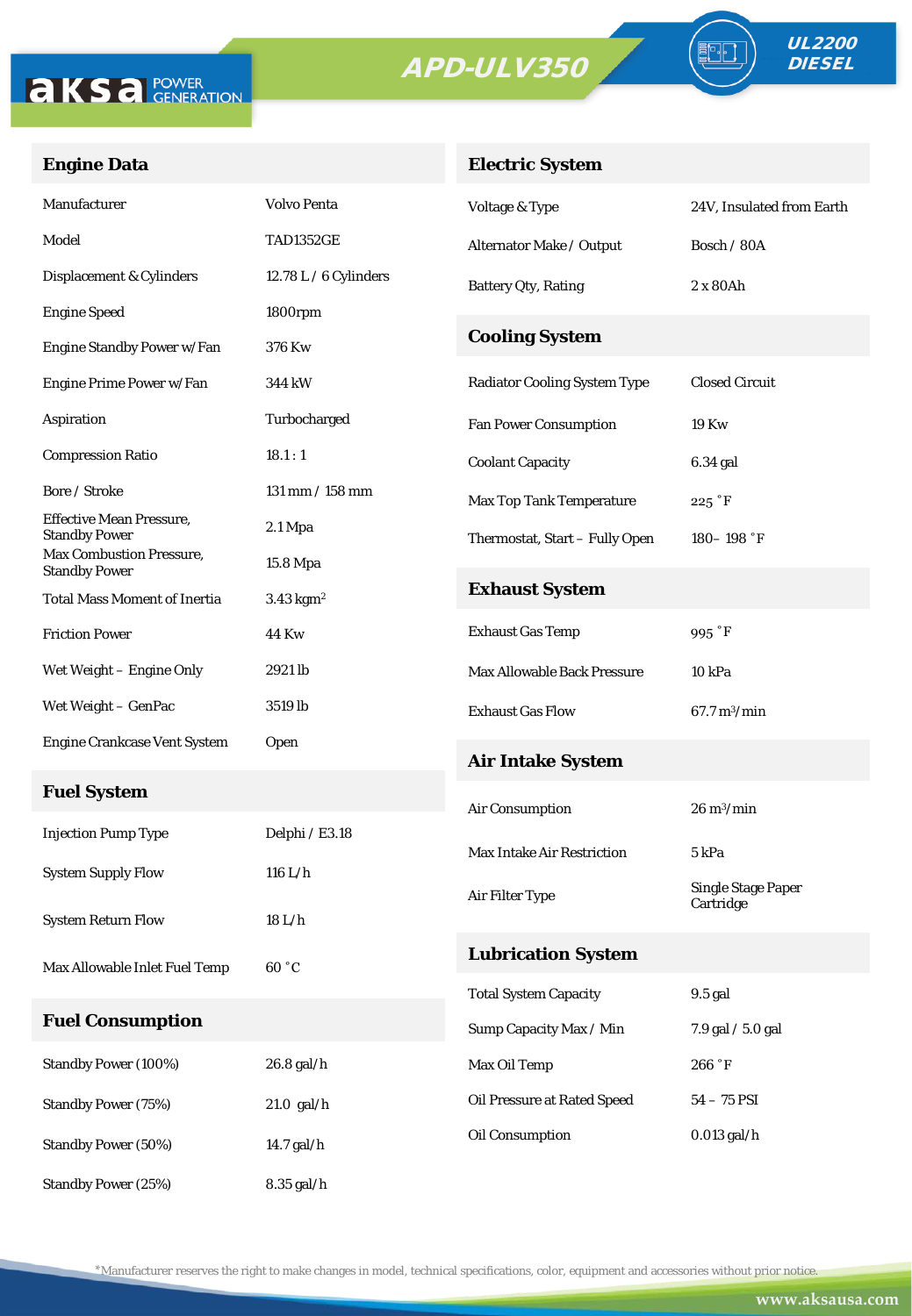**Controller Data**





### **Alternator Data**

| Manufacturer                              | <b>Stamford</b>         | Manufacturer                                               | <b>DSE</b>                 |  |  |
|-------------------------------------------|-------------------------|------------------------------------------------------------|----------------------------|--|--|
| <b>Standards</b>                          | <b>BS EN 60034</b>      | Model                                                      | 7320 MK II                 |  |  |
| <b>Control System</b>                     | <b>PMG</b>              | <b>Controller Features &amp; Benefits</b>                  |                            |  |  |
| A.V.R.                                    | <b>MX341</b>            | Microprocessor controlled, UL & NFPA110 Compatible         |                            |  |  |
| <b>Voltage Regulation</b>                 | ±1%                     | License free PC Software (Non-proprietary Software)        |                            |  |  |
| <b>Insulation System</b>                  | Class H                 | IP65 rating offers increased resistance to water ingress   |                            |  |  |
|                                           | IP23                    | Modules can be integrated to building management systems   |                            |  |  |
| Protection                                |                         | Real time clock provides accurate event log                |                            |  |  |
| <b>Rated Power Factor</b>                 | 0.8                     | Four line back-lit LCD text display                        |                            |  |  |
| <b>Stator Winding</b>                     | Double Layer Concentric | Five key menu navigation, two wire start/stop at Auto mode |                            |  |  |
| <b>Two Thirds</b><br><b>Winding Pitch</b> |                         | Front panel editing with PIN protection                    |                            |  |  |
|                                           |                         | Support up to three remote display modules                 |                            |  |  |
| <b>Winding Leads</b>                      | 12                      | Configurable timers and alarms                             |                            |  |  |
| <b>Telephone Interference</b>             | THF < 2 $%$             | Multiple date and timer scheduler                          |                            |  |  |
| <b>Waveform Distortion</b>                | No Load < $1.5\%$       |                                                            | <b>Integral PLC editor</b> |  |  |
|                                           |                         | 'Protections disabled' feature                             |                            |  |  |
| Maximum Over speed                        | $2250$ rev/min          | Load switching (load shedding and dummy load outputs)      |                            |  |  |

#### **Battery Charger & Electrical System Data**

| Manufacturer             | ComAp                 | <b>Protection</b>                        | Instruments                         |
|--------------------------|-----------------------|------------------------------------------|-------------------------------------|
| Model                    | <b>InteliCharger</b>  | $\checkmark$ Gen. Voltage – under / over | $\checkmark$ Gen. Voltage (L-L/L-N) |
| <b>Input Voltage</b>     | $85V \sim 264V$ AC    | $\checkmark$ Gen. Freq. – under / over   | $\checkmark$ Gen. Frequency         |
| Output Voltage / Current | 27.2V Float / 2.5A pk | $\checkmark$ Engine Speed – under / over | Engine speed                        |
|                          |                       | Engine Oil Pressure – low                | Oil Pressure                        |

Fully configurable via DSE Configuration Suite PC Software SCADA monitoring via DSE Configuration Suite PC Software

 $\checkmark$  Engine Temp – low / high  $\checkmark$  Water Temperature

 $\checkmark$  Loss of Speed Signal  $\checkmark$  Earth Current

### **Jacket Water Heater Data**

|                      |                            | ✓ | Battery Voltage – low / high     |              | <b>Battery Voltage</b>               |
|----------------------|----------------------------|---|----------------------------------|--------------|--------------------------------------|
| Manufacturer         | Hotstart                   | ✓ | <b>Weak Battery</b>              | ✓            | Run Time                             |
| Model                | CTM25110-N00               | ✓ | Fail to Start / Stop             | ✓            | <b>Phase Sequence</b>                |
| <b>Input Voltage</b> | 120V                       | ✓ | <b>Charge Alternator Fail</b>    | ✓            | Power monitoring<br>(kWh/kVAh/kVArh) |
|                      | $\checkmark$<br>2500W<br>✓ |   | Over Current & Load<br>(kW/kVAr) | $\checkmark$ | Power<br>(kWh/kVAh/kVArh)            |
| Power                |                            |   | <b>Unbalanced Load</b>           | $\checkmark$ | <b>Power Factor</b>                  |
|                      |                            | ✓ | <b>Independent Earth Fault</b>   | ✓            | <b>Generator Current</b>             |
|                      |                            | ✓ | Reverse Power                    | ✓            | Generator Load (%)                   |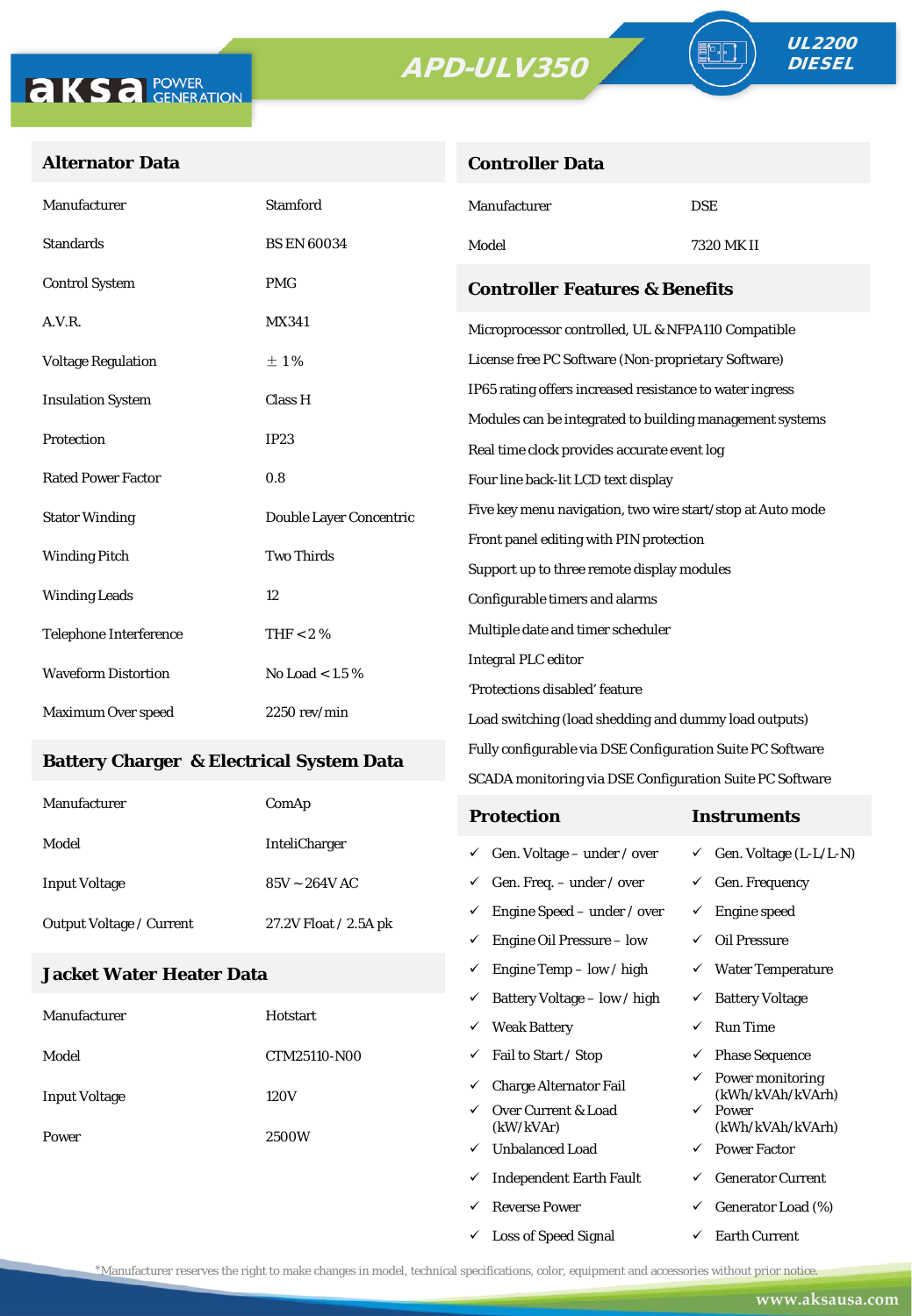



| <b>Enclosure Features</b>                                    | <b>Enclosure Features</b>                                    |
|--------------------------------------------------------------|--------------------------------------------------------------|
| $\checkmark$ Heavy Duty Steel / Aluminum Structure           | $\checkmark$ Internally Mounted Exhaust System with Rain Cap |
| $\checkmark$ E-Stop on Enclosure                             | $\checkmark$ Coolant Fill Cap                                |
| $\checkmark$ Control Panel Eliminated from Engine Vibrations | $\checkmark$ Removable Base Frame Lifting Hooks              |
| <b>Standard Sound Attenuation Foam</b><br>$\checkmark$       | $\checkmark$ Oil & Coolant Drain Ports                       |
|                                                              |                                                              |

- $\checkmark$ Plastic Covered Corrosion Resistant Locks & Hinges
- $\checkmark$  Easy Access for Maintenance

| <b>Open Skid Gen</b> |          | <b>Level 1 Enclosure</b>  |          | <b>Level 2 Enclosure</b>  |          |  |
|----------------------|----------|---------------------------|----------|---------------------------|----------|--|
| Length               | 157.5 in | Length                    | $205$ in | Length                    | 224.6 in |  |
| Width w/o lift hooks | 74.8 in  | Width w/o lift hooks      | $77$ in  | Width w/o lift hooks      | $77$ in  |  |
| Height               | 69.6 in  | Height                    | 89.9 in  | Height                    | 89.9 in  |  |
| Dry Weight           | 6700 lb  | Dry Weight                | 11645 lb | Dry Weight                | 12020 lb |  |
|                      |          | Sound Pressure @ 7 meters | 76 dB(A) | Sound Pressure @ 7 meters | 74 dB(A) |  |



## **Fuel Tank - UL142 Listed Base Design**

| <b>Size</b>               | 24hr (665gal) | 48hr (1300gal) | 72hr (1780gal) |
|---------------------------|---------------|----------------|----------------|
| Dimensions $(L/W/H)$ (in) | 225/74.8/15   | 225/74.8/26    | 225/74.8/35    |
| Weight (lb)               | 3100          | 3700           | 4350           |